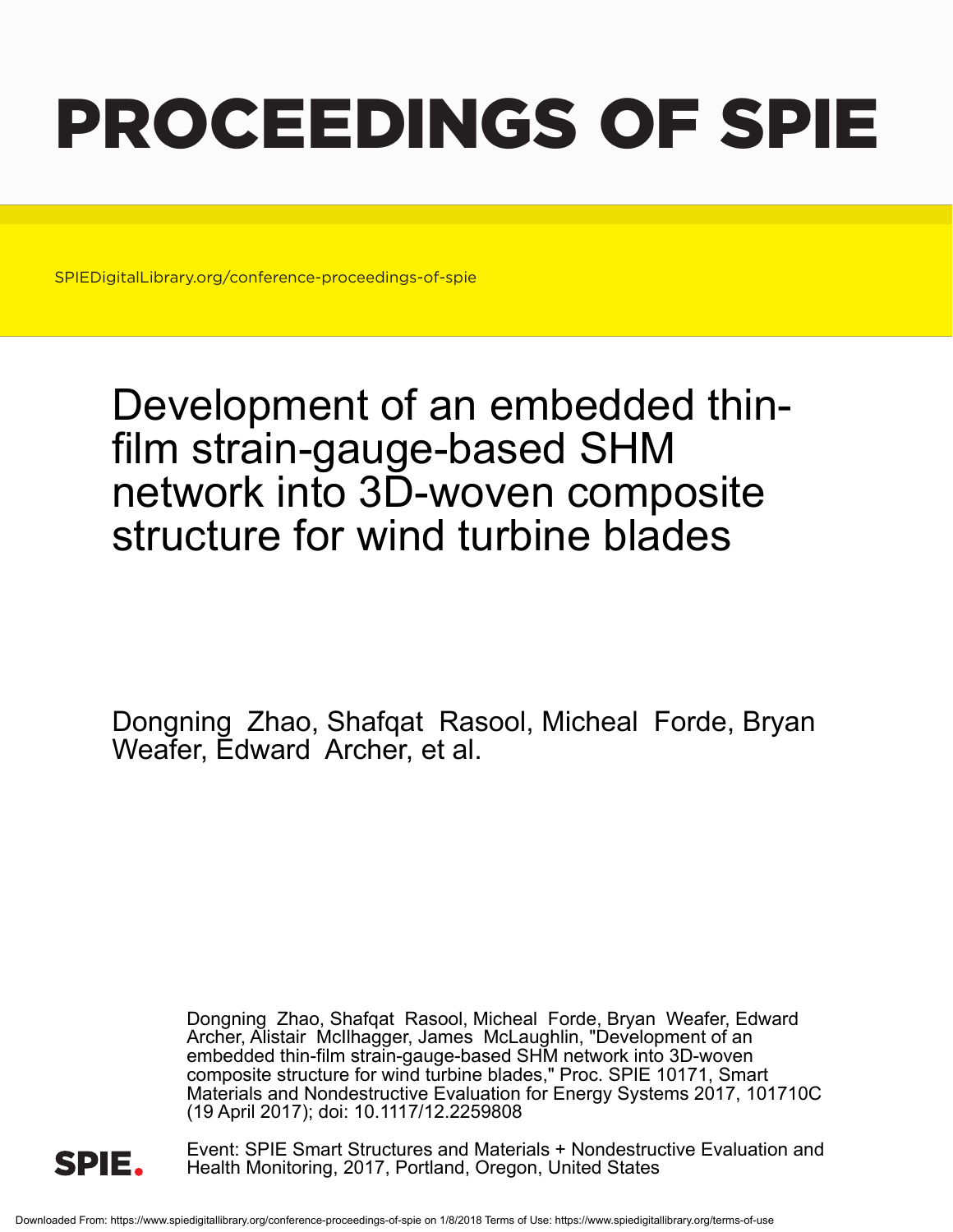### **Development of an Embedded Thin-film Strain-gauge-based SHM Network into 3D-woven Composite Structure for Wind Turbine Blades**

Dongning Zhao<sup>\*a</sup>, Shafqat Rasool<sup>a</sup>, Micheal Forde<sup>b</sup>, Bryan Weafer<sup>b</sup>, Edward Archer<sup>a</sup>, Alistair McIlhagger<sup>a</sup>, James McLaughlin<sup>a</sup>

<sup>a</sup>School of Engineering, University of Ulster, Newtownabbey, BT370QB, UK; <sup>b</sup>Éire Composites Teo., Indreabhán, Co. Galway, IRELAND

#### **ABSTRACT**

Recently, there has been increasing demand in developing low-cost, effective structure health monitoring system to be embedded into 3D-woven composite wind turbine blades to determine structural integrity and presence of defects. With measuring the strain and temperature inside composites at both in-situ blade resin curing and in-service stages, we are developing a novel scheme to embed a resistive-strain-based thin-metal-film sensory into the blade spar-cap that is made of composite laminates to determine structural integrity and presence of defects. Thus, with fiberglass, epoxy, and a thinmetal-film sensing element, a three-part, low-cost, smart composite laminate is developed. Embedded strain sensory inside composite laminate prototype survived after laminate curing process. The internal strain reading from embedded strain sensor under three-point-bending test standard is comparable. It proves that our proposed method will provide another SHM alternative to reduce sensing costs during the renewable green energy generation.

**Keywords:** Smart material, thin-film sensor, strain gauge, 3D-woven composites, composite structures, structural health monitoring, sensors, SHM, NDE

#### **1. INTRODUCTION**

In recent years for renewable energy industry, there has been increasing demand in developing low-cost, effective structure health monitoring/sensing system to be embedded into 2D or 3D-woven composite wind turbine blades to determine structural integrity and presence of defects. In addition to this, wind renewable energy is a major growing sector of the energy industry which is getting particular attention in the world due to the vast natural resources available.

Modern megawatt-scale wind turbine blades are typically over 50m long and carbon fibre reinforced polymer(CFRP) have been developed for longer blades to increase strength and reduce weight, but disadvantage is that any internal damage cannot be seen from outside.

Uniquely for wind energy industry, wind turbines are often located in remote areas, such as offshore, requiring time, money, and planning to visit for inspection or maintenance. Majority of the operation and maintenance costs and downtime are caused by corrective maintenance, e.g. blade fracture. If a substantial part of those efforts can be shifted from corrective to structure-health-information based maintenance, this will lead to lower maintenance costs, less down time, and repairs can be combined with already planned preventive maintenance for better planning and use of resources.

Composite carbon fiber blades along accounts for 40% of cost of the one wind turbine unit, and most wind turbines are designed to last at least 15 years. The largest number of wind turbine accident is accounted for blade failure. So it is important to perform structure health monitoring to detect damage before structure failure of wind turbine blades occurs, both blade and structural failure are costly [1].

3D-woven composites are very attractive material for spar caps of wind turbine rotor blades. Carbon or Carbon/glass fibre hybrid 3D-woven composite have a great deal of potential for reducing processing cost by saving in lay-up time, higher impact performance, improvements in through thickness properties, and higher resistance to delamination [2].

\*d.zhao@ulster.ac.uk; phone 44 28 90 368933; fax 44 28 366863; nibec.ulster.ac.uk

Smart Materials and Nondestructive Evaluation for Energy Systems 2017, edited by Norbert G. Meyendorf, Proc. of SPIE Vol. 10171, 101710C © 2017 SPIE · CCC code: 0277-786X/17/\$18 · doi: 10.1117/12.2259808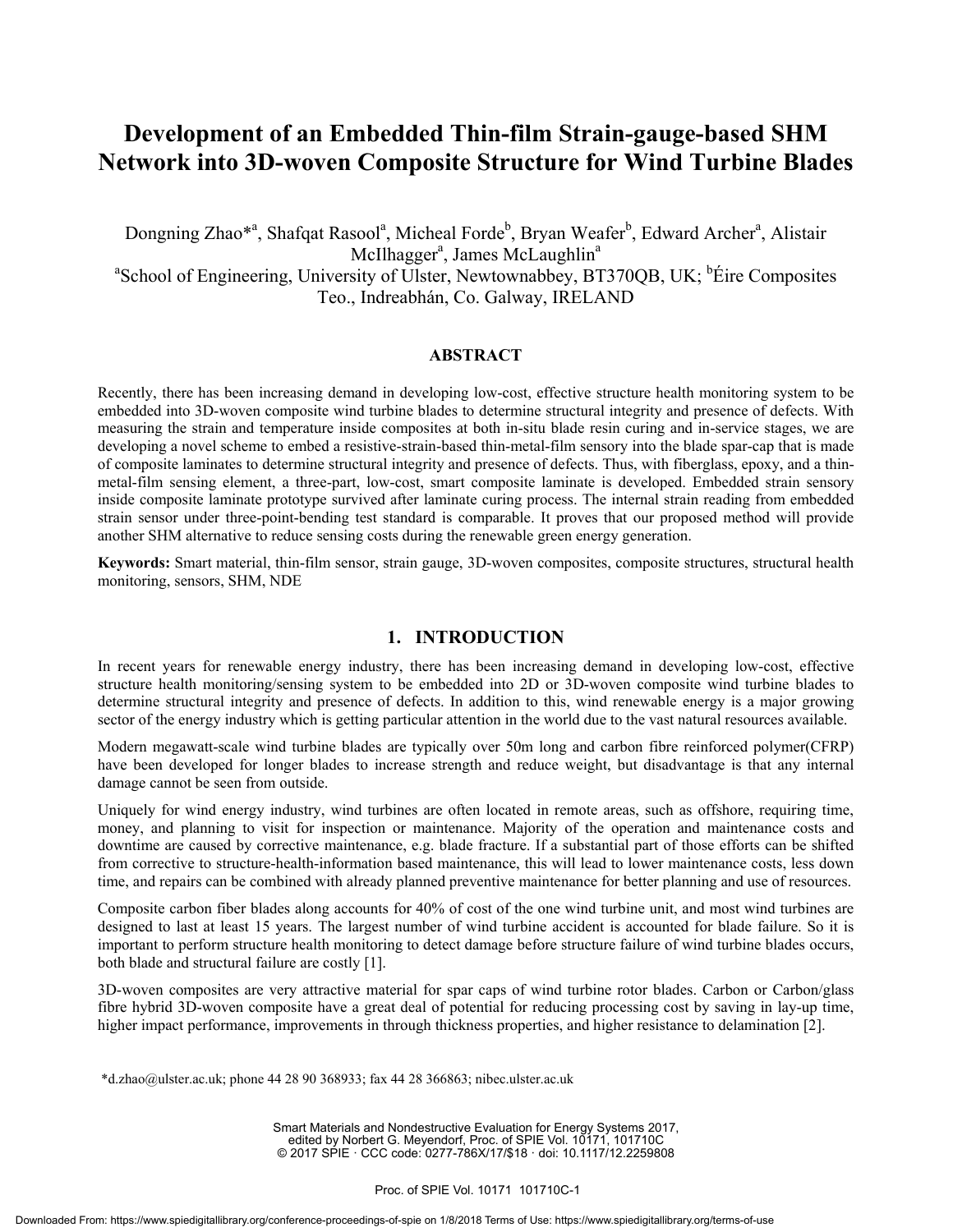#### **1.1 Structural health monitoring (SHM)**

Structural health monitoring (SHM) is a revolutionary method of determining the integrity of structures involving the use of multidisciplinary fields including sensors, materials, signal processing, system integration, and signal interrogation [3, 4]. SHM systems have the potential to continually monitor the health of a structure through strategically located sensors coupled with monitoring technology enabling remote interrogation of the sensors.

In blade structure, moisture absorbing, fatigue, wind gusts, or lightning strikes may cause damage to wind turbine blades. Anomalies like delamination between layers, matrix cracking, fiber breakage, and fiber buckling all produce stress and strain concentrations. Knowing the integrity of in-service structures on a continuous real-time basis is a very important objective for blade manufacturers and maintenance teams to reduce maintenance and re-calibration activities [1, 3, and 4]. An SHM system for a wind turbine should be able to detect damage at the component level, meaning that damage requiring a repair should be detected well before component/blade failure occurs. It provides more efficient and effective maintenance procedures with substantially reduced downtime and maintenance cost.

#### **1.2 Recent SHM technology development**

Recent advances in sensor technology, material processing, damage modeling, and system integration have enabled new developments in structural evaluation and inspection technologies to overcome the shortcomings of the existing inspection systems [1, 7].

Several types of traditional sensors have been investigated for SHM applications in wind turbine blade, including visual inspection, infrared thermograph, surfaced-mounted strain gauge, accelerometer, ultrasonic sensors, acoustic sensors (acoustic emission), fiber optic sensors, or detect defects by non-destructive test methods such as x-ray scans. Those approaches are often expensive, time-consuming and complicated to be implemented.

Visual inspection cannot detect cracks inside blades, and not suitable for automated applications in real time. AE [5] only detects local damage and thus requires sensors close to the point of damage, which may not be feasible on a large structure if the location of damage is not known beforehand. Infrared thermography techniques work well in laboratory settings [6], but most require the target material to be actively heated, so online monitoring of large structures using infrared is not yet practical and not suitable in situ fatigue monitoring. Many other NDE techniques suffer from similar setbacks. The wind energy industry already uses ultrasonic testing techniques for blade evaluation, but not in an online SHM scenario.

Most recently, most effort has been concentrated on the embedment of fibre optical sensors within glass and carbon reinforced polymers [7, 8, and 9], e.g. fibre Bragg grating (FBG), one cable can contain multiple sensors, reducing the number of wires. Fibre optical sensor based approach is not only expensive, but also can only measure local properties where the sensor is located. Moreover, it's difficult to align when it's deployed inside composites during embedment.

But cost presents a particularly large barrier for mass deployment of blade SHM systems, because the technologies best suited for monitoring blades, e.g. fibre optic sensor system, tend to be expensive. In this paper, we are proposing a novel scheme to embed a resistive-strain-based thin-metal-film sensory into the blade spar-cap that is made of composite laminates to determine structural integrity and presence of defects.

#### **2. PROPOSED THIN-FILM-STRAIN-SENSOR EMBEDMENT FOR SHM**

Blade SHM is challenging because the aerodynamics of the blades are critical for efficient power production, so an SHM system must not interfere with aerodynamics or structure integrity. We proposed to embed a resistive-strain-based thinmetal-film sensory into the blade spar-cap that is made of composite laminates to determine structural integrity and presence of defects. With measuring the internal strain and/or temperature inside composites at both in-situ blade resin curing and in-service stages, the damage status inside the blade can be evaluated through the analysis of those sensor signals. As it is impractical to put sensor everywhere, SHM will be mainly used for hot spot or critical area monitoring.

To monitor in situ the structure health condition of in-service wind turbine blades, the essential two major components of a SHM system include the Integrated hardware sensor network as the front-end part and sensing data acquisition and interrogation system as the back-end part. We intend to provide SHM service for all stages of the blade from manufacturing to in-service SHM monitoring. Those 3 stage of SHM monitoring are shown in the following: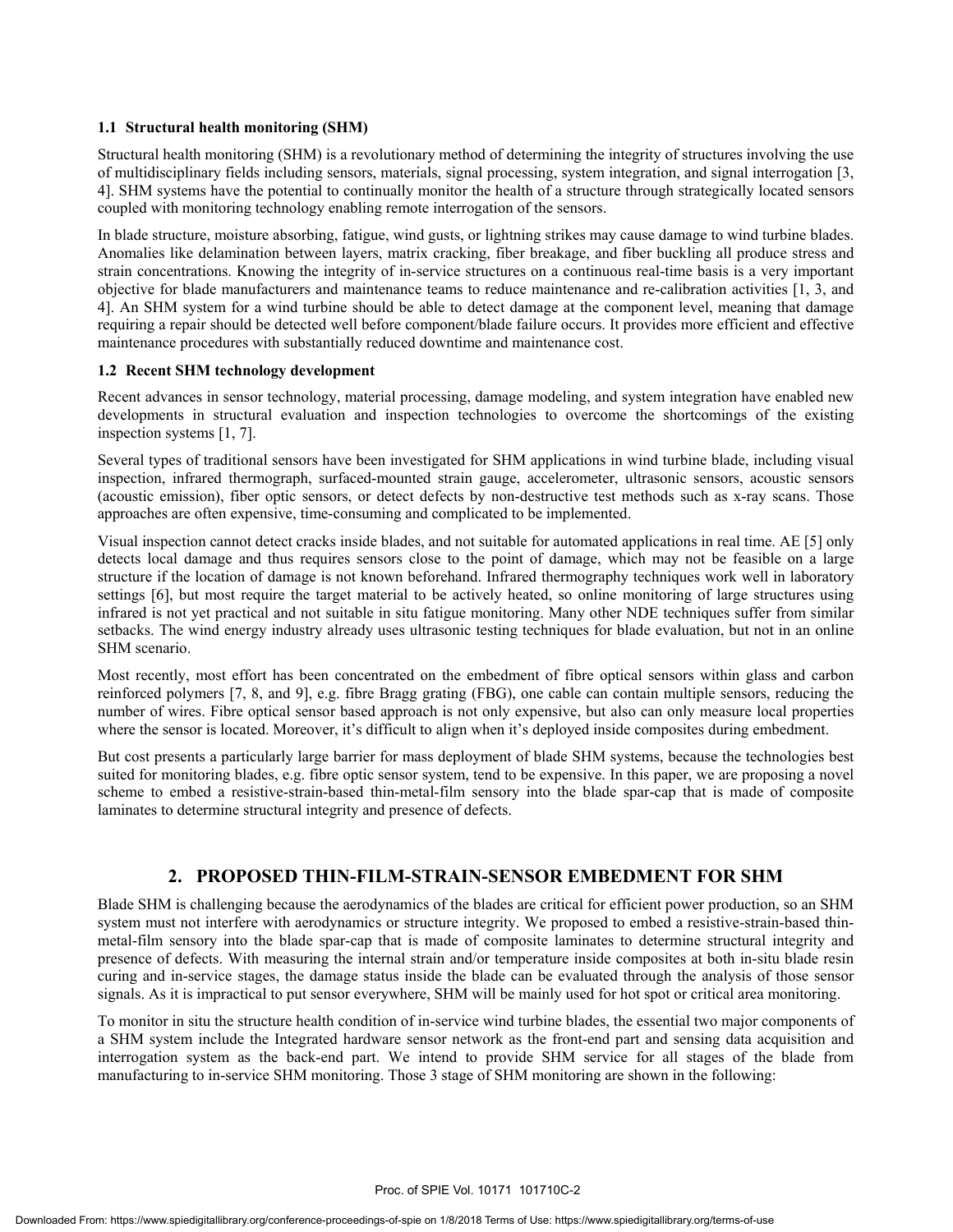- 1. Internal strain measurement during resin manufacturing (curing) stage;
- 2. Transportation stage (Damage prevention/ monitoring);
- 3. In-service SHM monitoring the component during daily operation.

In this section, we concentrate on the task to provide SHM service for in-service SHM - monitoring the blade during daily operation.

#### **2.1 Sensor enabling technology and integration**

As wind turbine blade has a highly attenuative composite structure, e.g. thick, wove, and multi-layered structures, for sensing signals to be transmitted inside blade. With the advancement of sensor manufacturing technology, especially MEMS technology, miniaturization of thin metal files with strain-sensor (micro-sensor) arrays suitable for embedment in composite for SHM purpose is possible.

Using embedded resistive-based strain sensory to determine the structural integrity is an effective and low-cost way of determining the health of the composite structure. This method provides sensor protection while in embedment, and it's robust and simple to implement.



Figure 1. Diagram of thin-metal-film strain senor embedded into composite.

The thin-metal-film strain sensor is embedded and the electric circuitry (including signal process unit) will be surfaceattached onto the composite laminate. It is comprised of wired connectivity at the local hot spots with wireless transmission capability.

#### **2.2 Resistive / Electric strain gauge**

The resistive (or electric) strain gage consists of a very fine wire or metallic foil arranged in a grid pattern, subjecting to strain in the parallel direction. The cross-sectional area of the grid is minimized to reduce the effect of shear strain and Poisson Strain. The grid is bonded to a thin backing, called the carrier, which is attached directly to the test specimen.

The material of the embedded component must be carefully selected to be compatible with the host material. Regarding to the metal alloy for sensing element (thin-film), the metal alloy must be very thin for embedment, comparative smaller size W.R.T resin fibre. Also, this metal alloy must be sensitive to measurement. Most popular metal alloys are NiCr (Nichrome) and Constantan (55% copper& 45% nickel). Both show low resistance, minor temperature dependence, and high elongation characteristics. Other alternatives under other research investigations are Celion, Panex, and Texalium. The particular resistive strain sensing element used in the study is sourced from Kyowa, which has 5mm gauge length with temperature rated up to 185°C. This sensor has a resolution of 1uE and is developed specially for epoxy matrix resin composites.

The gauge used has a polyimide substrate, and both sides are pre-treated with epoxy power to provide insulation to prevent short circuit with conductive carbon fibres, as Teflon material will cause defective on our resin and not suited for our experiment. The fly wires come pre-attached to the gauge for soldering to terminal pads, are also be insulated by high-temperature polyimide tape to prevent short circuit with conductive carbon fibres.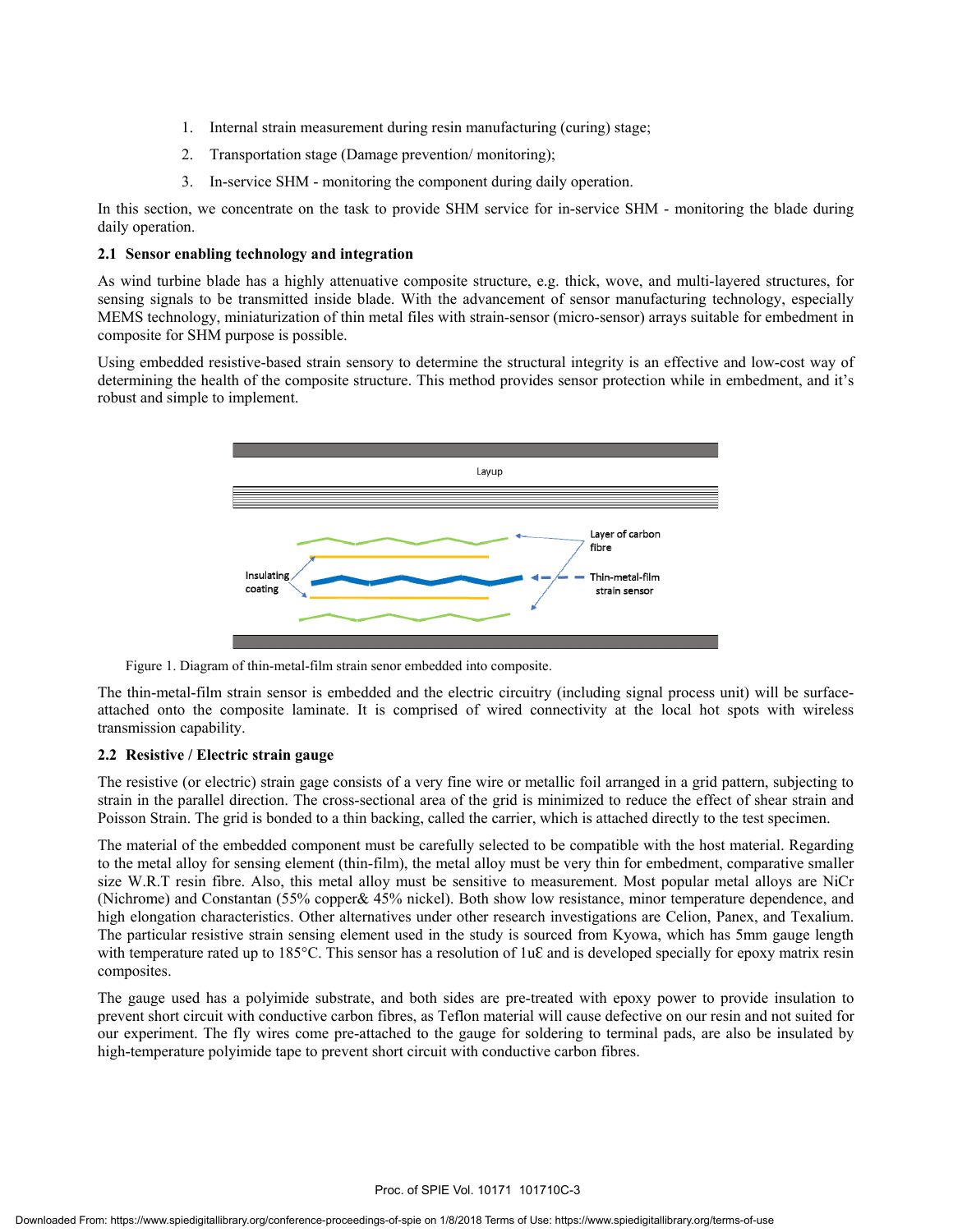#### **2.3 Sensor signal condition system**

Wheatstone quarter-bridge circuit from LARD v-link system by Microstrain System is used to extract sensing signal and signal process. As output signal is weak, and it may need amplification in noisy environment.

#### **2.4 Experiments and measurements**

One thin-metal-film strain gauge was embedded into our laminate. Prototypes of such 2D and 3D-woven sensing composite laminates are constructed from layers of Toray fiberglass and resin prepreg using the recommended cure cycle. Integrating the thin-metal-film sensor within the composite laminate provides a sensing element that measures structural behaviour. Thus, with fiberglass, epoxy, and a thin-metal-film sensing element, a three-part, low-cost, smart composite laminate is developed. Vacuum consolidation method was used to manufacture UD and 3D-woven composite.

#### **2.4.1 Manufacturing process**

For UD laminate manufacturing with 6-carbon layers, epoxy powder was weighed to have approximately 50% FVF in the final composite. Epoxy powder was spread onto the fabric plies layer by layer. For 3D-woven carbon fibre composites, it was not possible to apply epoxy powder layer by layer in 3D woven reinforcement. The powder was spread at the bottom and at the top of the 3D reinforcement. After laying up the fabric and epoxy powder, the lay-up was bagged using nylon film and tack tape and vacuum was applied using a vacuum pump. The set-up was held at a temperature of 50°C in an oven for overnight for drying of epoxy powder. After that temperature was raised to 180°C and the process was held at 180°C for 2.5 hours. After 2.5 hours, the mould was cooled down to room temperature to get the consolidated composite laminates.

#### **2.4.2 Microsection analysis of cross-section of prototype laminate**

A prototype laminate was manufactured to assess the adhesion of the gauges to the powder epoxy. Three gauges were embedded 1 ply deep in a 4 ply 2D laminate. The sample was cured in the oven and it is C-Scanned and cut up for microsection analysis. The following figure shows the ultrasonic C-scan of the laminate panel with three strain gauges embedded. The colours suggest there is no indication of delamination or void formation in the laminate. This is a good indication of the sensory is well bonded inside the laminate. It means there is no indication of delamination or void formation inside the laminate.



Figure 2. Laminate sample of three gauges embedded 1 ply deep in a 4 ply 2D laminate.

The following figure shows the ultrasonic C-scan of the laminate panel with three strain gauges embedded. The colors suggest there is no indication of delamination or void formation in the laminate. This is a good indication of the sensory is well bonded inside the laminate.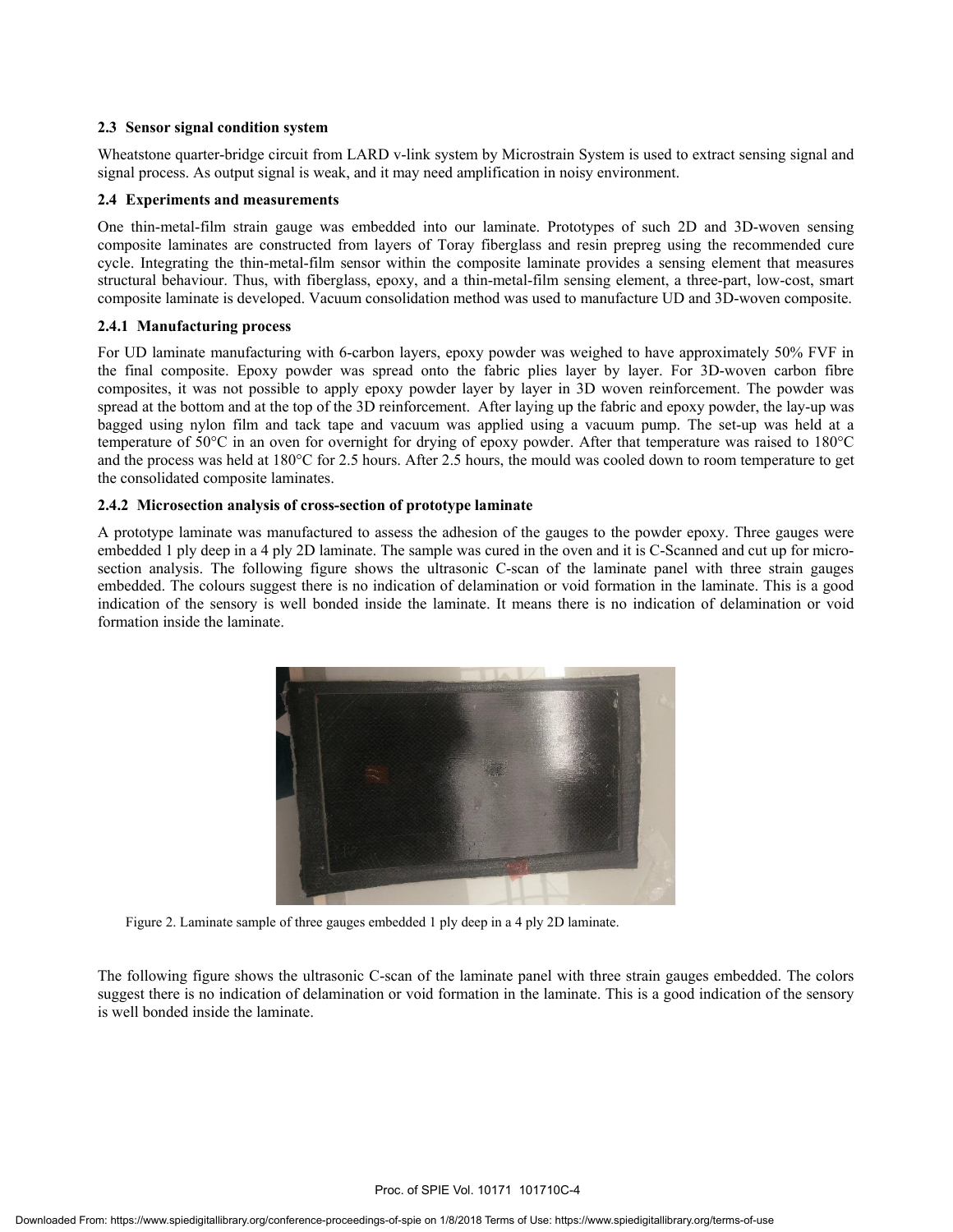

Figure 3. C-scan picture of 3 strain gauge embedded in composite laminate.

After C-scan picture taken, this laminate is cut up and the cross section of the embedded gauges with resin surrounding is inspected to verify the mechanical coupling at resin matrix around sensor, and determine any detrimental effect caused by such embedment. In Figure 4, top left corner, the white dotted line is thin-metal-film from one embedded strain gauge.



Figure 4. Cross-section view of strain gauge embedded in 2D 4layer laminate under microscope.



Figure 5. Cross-section SEM view of strain gauge embedded in 2D 4layer laminate.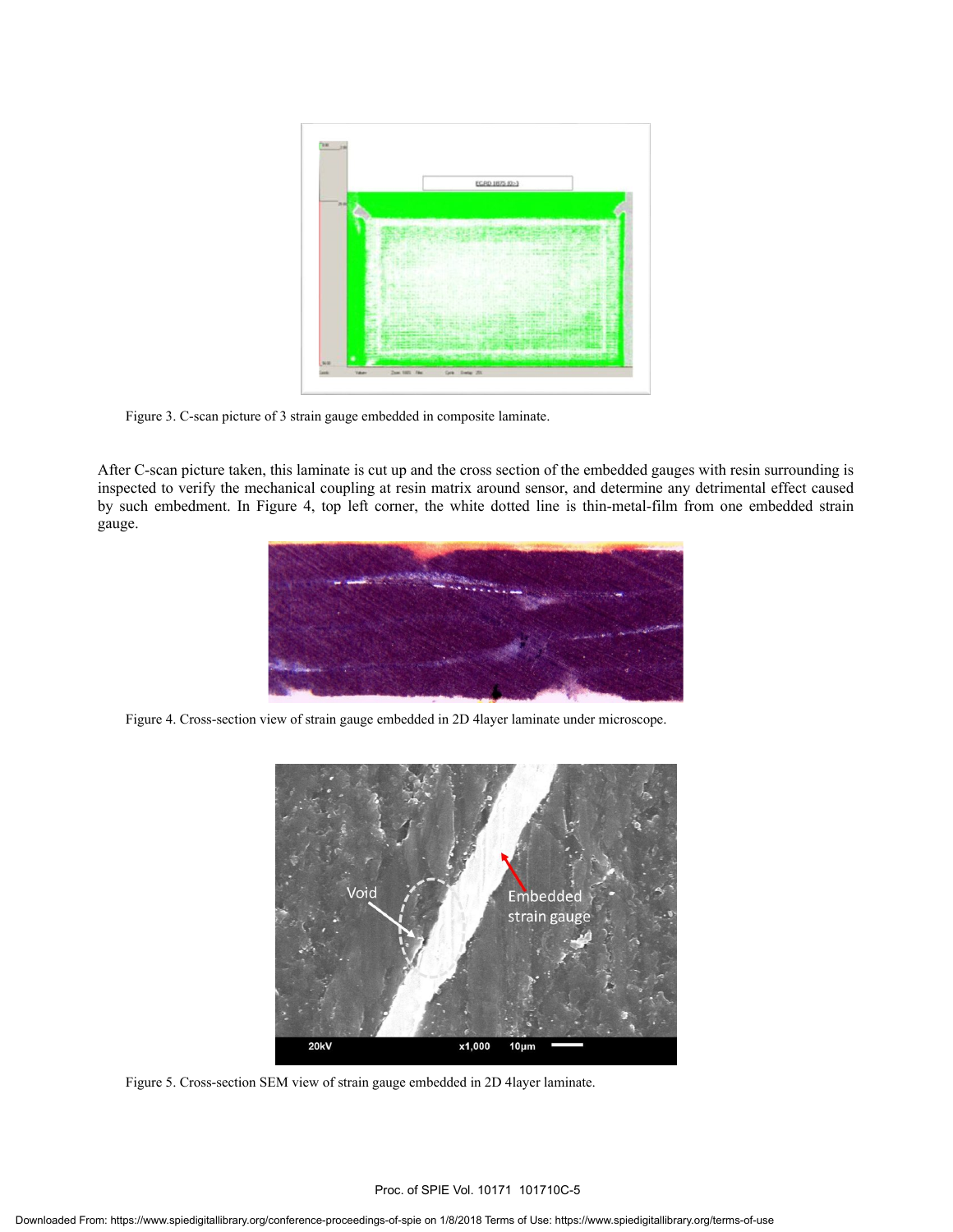

Figure 6. 3D-woven 6-layer carbon fibre with stain gauge embedded, before curing.



Figure 7. SEM picture of 3D-woven 6-layer carbon fibre with stain gauge embedded. Void area is encircled.

In both 2D and 3D-woven compsoite laminate samples, SEM pictures show that voids between strain gauge and the resin matrix around the sensor after the manufacturing stage are small and negligible, which have less effects to have any contribution to possible delamination inside laminate.

#### **2.4.3 Internal /Embedded strain measurement and discussion**

Microstrain value of internal strain inside the composite laminate was measured during initial bending test. Initial strain measurements on the prototype were conducted with Microstrain LORD v-link equipment.

The composite laminate with the integrated SHM system were to be tested under flexural loading test standards of ASTM D790, which is Standard Test Method for Flexural Properties of Polymer Matrix Composite Materials. To verify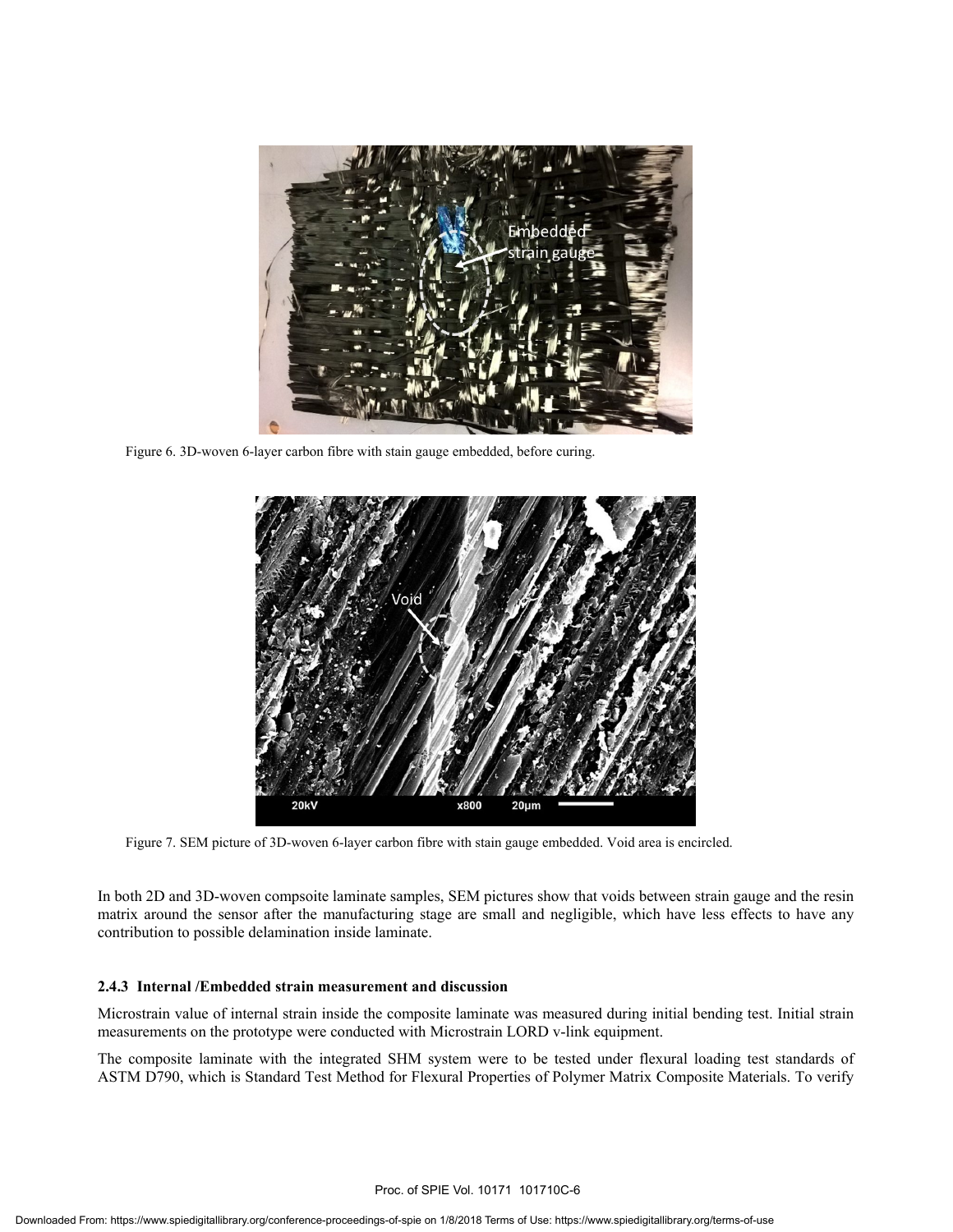the mechanical coupling at resin matrix around sensor, and determine any detrimental effect caused by embedment, a three-point bending / flexural test was used initially. As delamination would have no effect on the sample strength during a tension test because there are no inter-laminar forces being exhibited, tensile test is not conducted in our experiment.



Figure 8. Pictures of 2D (bottom) and 3D-woven (top) test coupon.

A comparison of the stress-strain curves of 2D material with calculated strain using ASTM 790 as well as strain measured through strain gauge embedded inside the 2D material is shown in figure 9. A similar comparison of 3Dwoven composite is given in figure 10. In both cases, strain gauge survived the manufacturing process and provided corresponding internal strain data.



Figure 9. Comparison plots of measured internal/embedded strain value against theoretical value inside 2D laminate.

For both 2D and 3D materials, the calculated strain is higher than the strain measured with embedded strain gauges. The possible reason for this behaviour is that the calculated strain is obtained from the displacement in the outer fibre as a result of application of force. The distance of embedded strain from neutral axis is less as compared to the surface of the laminate. The strain is directly related to the distance from the neutral axis. A similar behaviour has been observed by Archer et al [10] in tensile strain behaviour of 3D woven composite with embedded fibre optic sensor. They have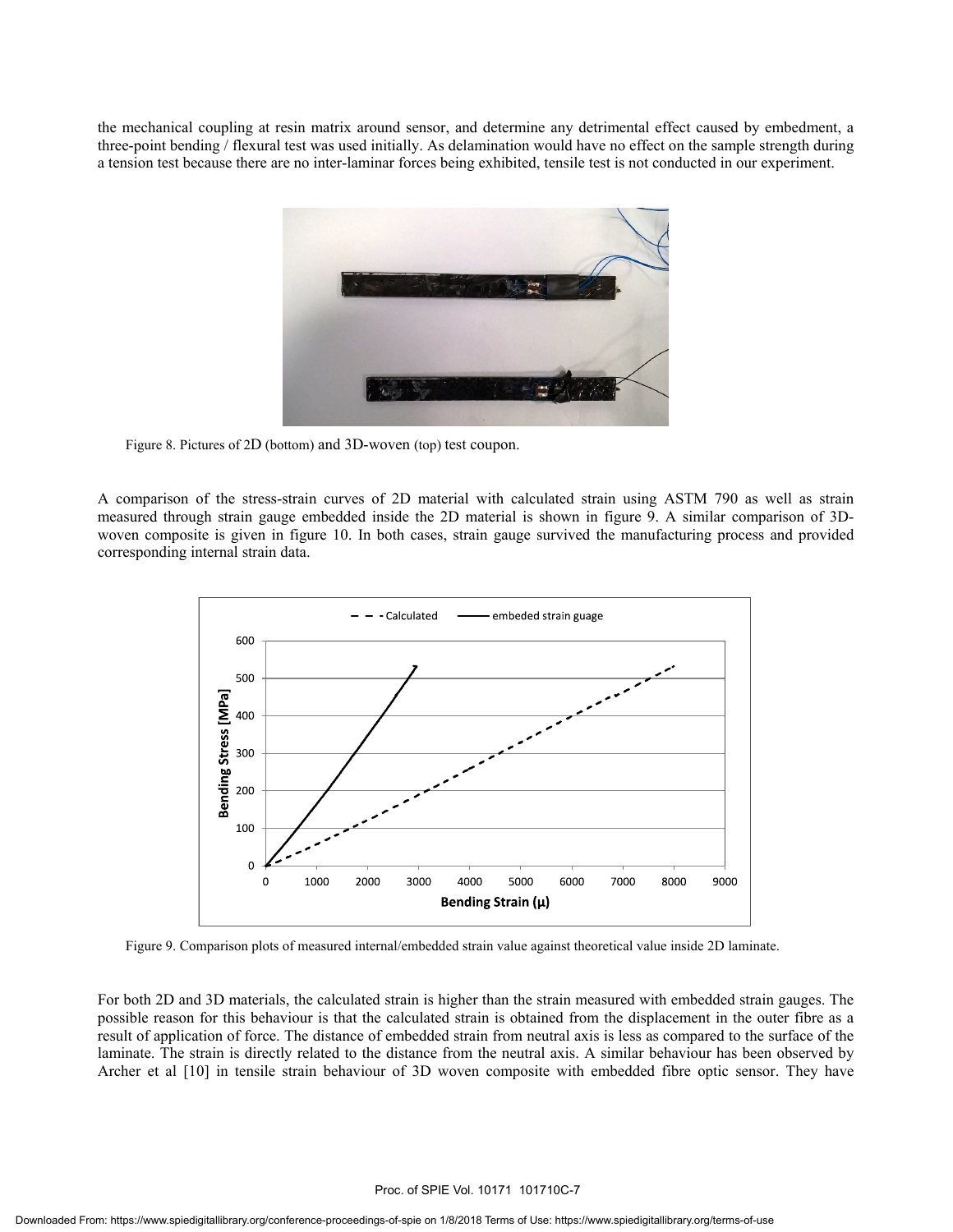observed a difference in strain measured through fibre optic sensor embedded under first and second plies and strain measured through surface mounted strain gauges. The difference became larger for specimens where the fibre optic sensor was embedded further in the inner third and fourth plies.



Figure 10. Comparison plots of measured internal/embedded strain value against theoretical value inside 3D-woven laminate.

#### **3. CONCLUSIONS**

Concept of embedding thin-metal-film strain gauge sensor into 2D and 3D-woven resin was introduced. C-scan picture shows the strain sensor is well bonded inside the composite laminate. In both 2D and 3D-woven sample SEM pictures, the voids between thin-film and composite resin is negligible. The bending tests show the feasibility of embedding thinmetal-film strain-measuring sensor into composites to monitoring composite spar cap structure at in-service stages. As on-going research project in the future, more laminate samples with different 3D-woven carbon fibre structure and fatigue testing will be conducted. Our proposed method will provide another SHM alternative to reduce sensing costs during the renewable green energy generation.

#### **REFERENCES**

- [1] Ciang, C.C. Lee, J. R. and Bang, H. J., "Structural health monitoring for a wind turbine system: a review of damage detection methods," Measurement science and technology, 19 (2008) 122001.
- [2] Broderick, J. McIlhagge, A.T., Advancement of 3D woven composites through embedded in situ strain measurement, PhD thesis, University of Ulster, May 2011.
- [3] Ikegami, R., ''Structural Health Monitoring: Assessment of Aircraft Customer Needs,'' Proceedings of the 2nd International Workshop on Structural Health Monitoring, Stanford, CA, September 8–10. 1999.
- [4] Chang, F., ''Ultra Reliable and Super Safe Structure for the New Century,'' Proc. of the 1st European Workshop on Structural Health Monitoring, Balageas, pp. 3–12. 2002.
- [5] Frankenstein, B. Schubert, L. Meyendorf, N. Freidmann, H. and Ebert. C, "Monitoring system of wind turbine rotor blades," Proc. SPIE 7293 (2009). Doi:10.1117/12.815464